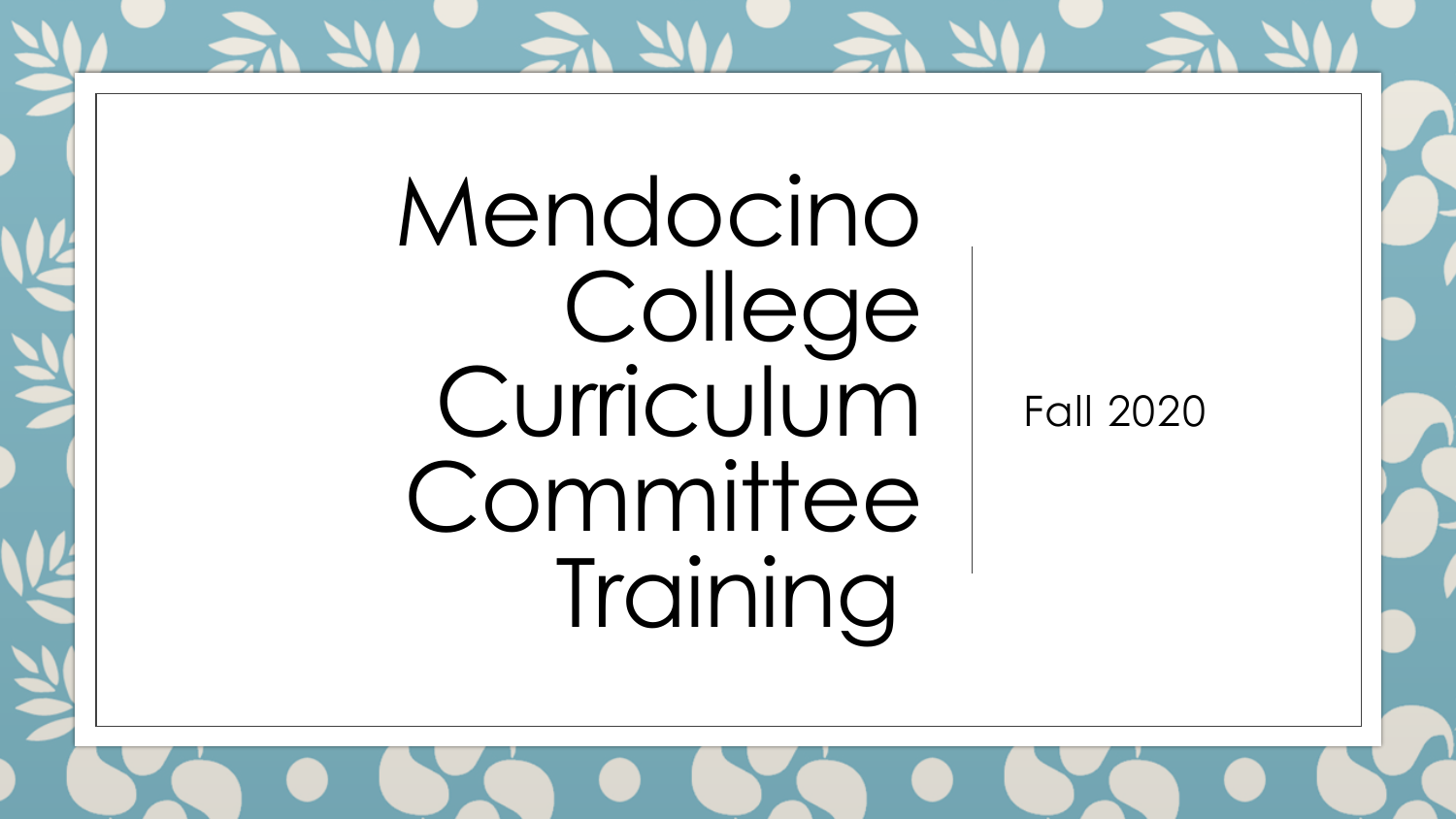- Faculty Chair- Tascha Whetzel
- Vice Chair- Debra Polak, Vice President of Academic Affairs
- ∘ <u>5 Full Time Faculty</u>-
	- Stephen Decker- Theatre Arts
	- Sarah Walsh- ESL
	- Alicia Mendoza- Counselor
	- Kim Swift- Nursing
	- Steve Crossman- Counselor
- 1 Part Time Faculty-
	- Kathryn Renderman- Math
- 1 Student- NEED 1 appointed by Student Senate

## **Voting** Members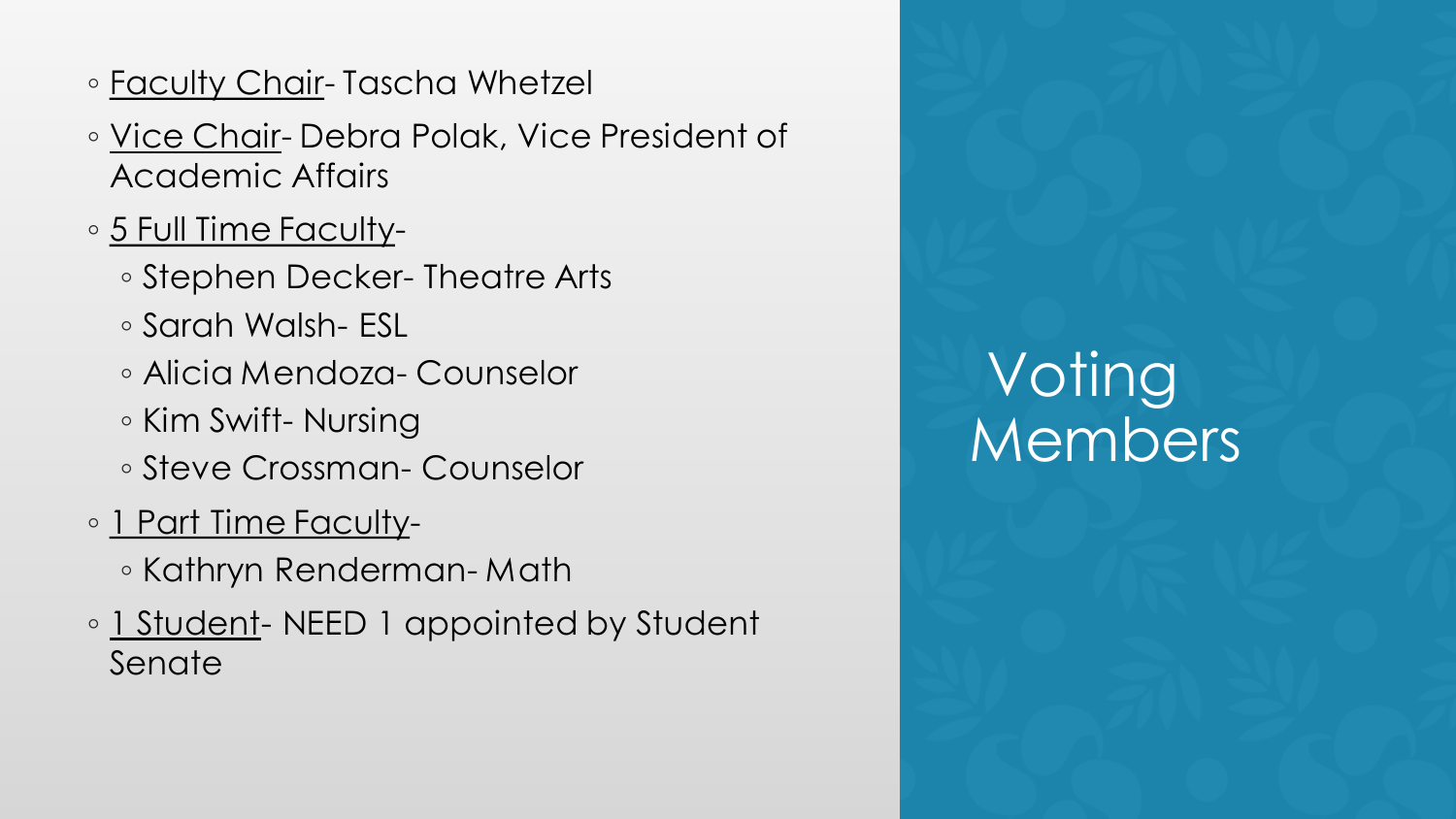## Non-voting Resource Members

- Kurt Combs- Articulation Officer
- Dennis Aseltyne- Dean of Applied **Academics**
- Rebecca Montes- Dean of Instruction
- Amanda Xu- Dean of Centers
- Anastasia Simpson-Logg- Director of Admissions and Records
- Vivian Varela- Distance Education **Coordinator**
- Julie Finnegan- Student Learning Outcomes Chair
- Amy Nelson- Curriculum Technician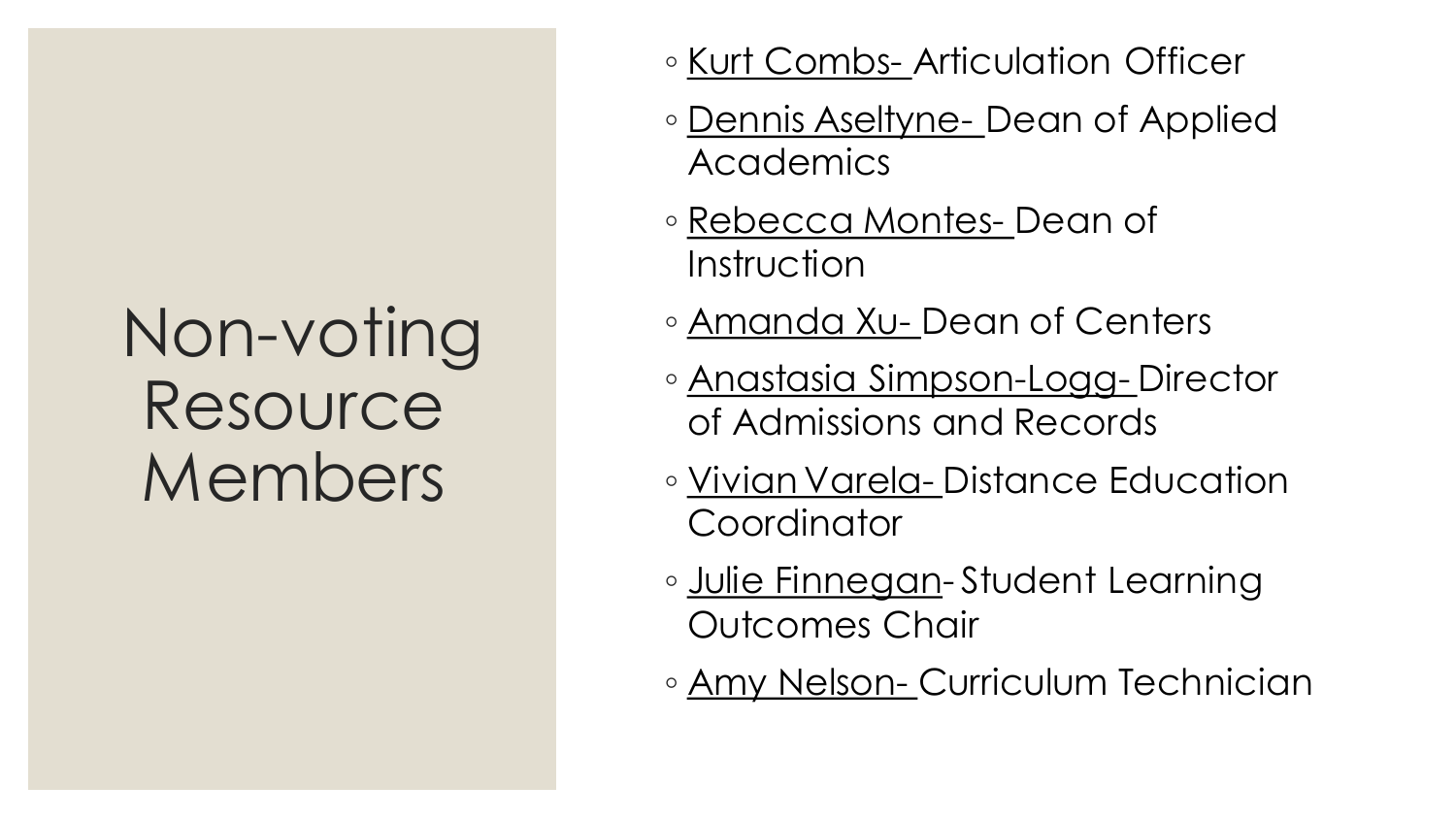## Curriculum Committee

**Reviews** the appropriateness of the new or modified Course Outline of Records and Programs brought forth by Discipline Faculty.

Committee members look for specific things:

- $\circ$  Assignment of a discipline, minimum qualifications
- Avoiding duplication of existing curriculum
- Appropriateness to college mission
- Integration of elements of COR (content, objectives, assignments, SLO's etc.)
- o Justification for advisories, requisites, GE petitions, DE modalities
- $\circ$  Deletion or inactivation of courses and programs
- Policy changes pertaining to curricula issues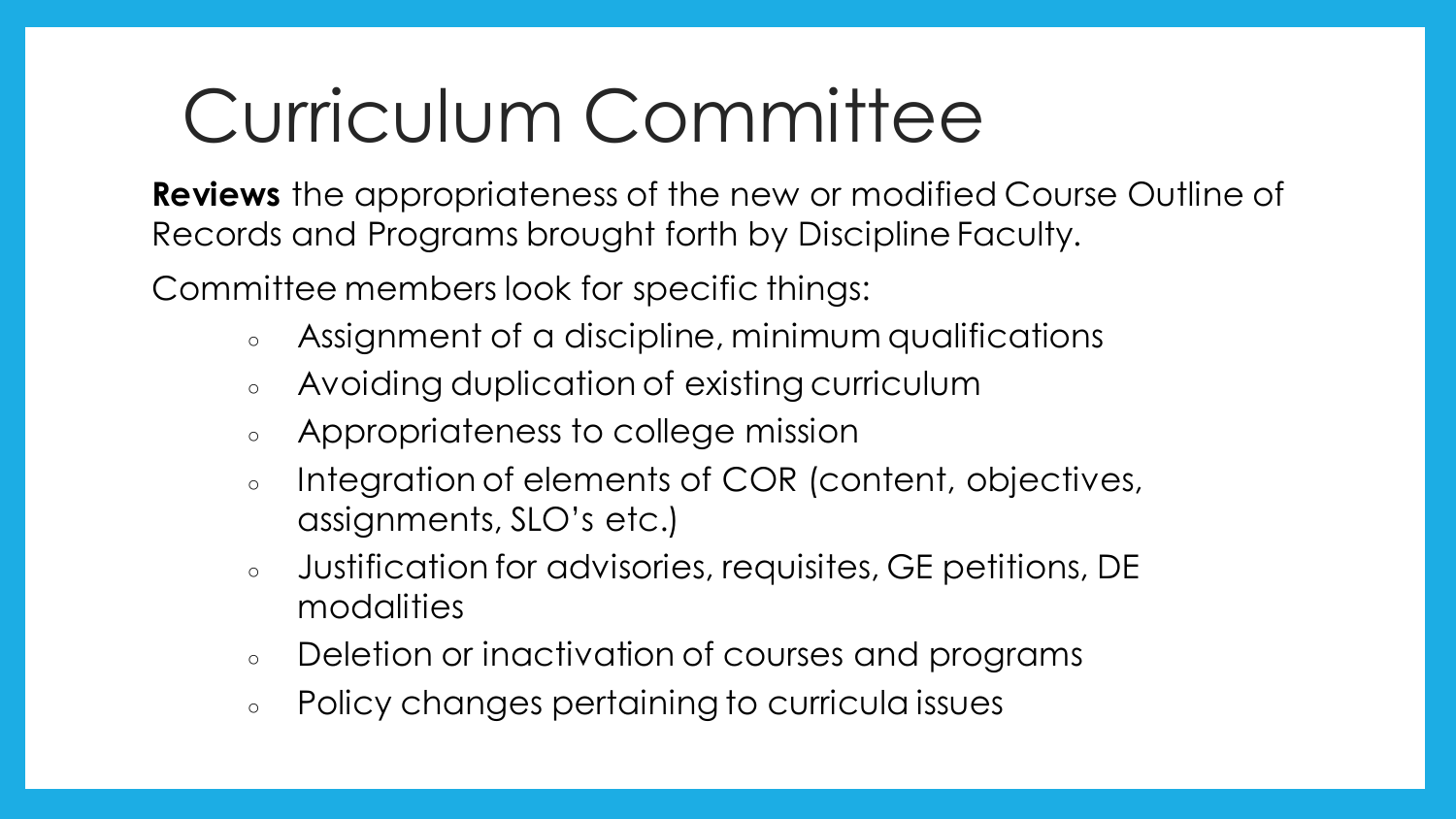## Tech Review Committee

- Participants are: Curriculum Chair, Curriculum Technician, Articulation Officer, Dean of Instruction, Dean of Applied Academics, VP of Academic Affairs and the meeting is held prior to the Curriculum Committee Meeting.
- The Tech Review committee is responsible for reviewing the proposal and seeing that the course outline conforms to the requirements and guidelines for content, form and style as well as state and college rules and regulations. It attempts to ensure complete data, compliance and consistency. Goal is to look at details that can be corrected prior to the Curriculum Committee meeting including grammar, wording, codes, typos.
- Feedback is given to writer to make changes prior to Curriculum Committee meeting. If changes are not made or if there are further issues, then course can come back to Tech Review again for more discussion before being placed on curriculum agenda
- \*\*New in 2020, a SLOT committee member will attend at the Tech Review level to review SLO's and reach out to faculty prior to Curriculum Committee meeting.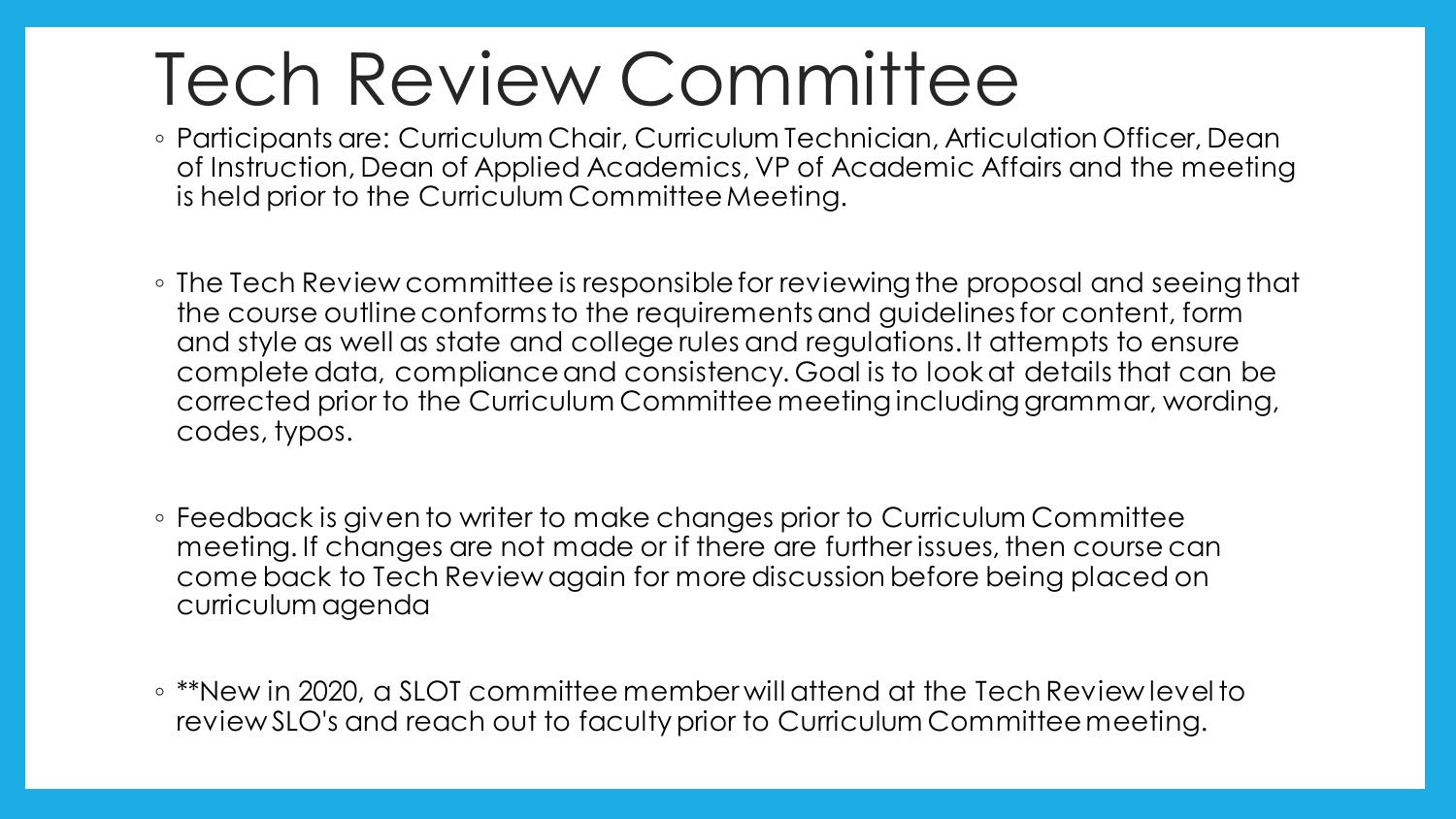1. Discipline faculty develop and submit curriculum in eLumen

- Senate 10+1 faculty purview
- If it is a new Program, must have been submitted to EAP prior
- 2. Local curriculum committee reviews and approves
	- Includes separate tech review, DE review, requisite review, etc.
- 3. Local governing board approves through representation of the college president.
- 4. Chancellor's office reviews and either issues control numbers or chapters the course.
- 5. Curriculum can now be
	- published in catalog, schedule, etc.
	- eligible for apportionment
	- sent for external articulation and transfer agreements (may take an additional year; coordinate withAO)

Approval Process of curriculum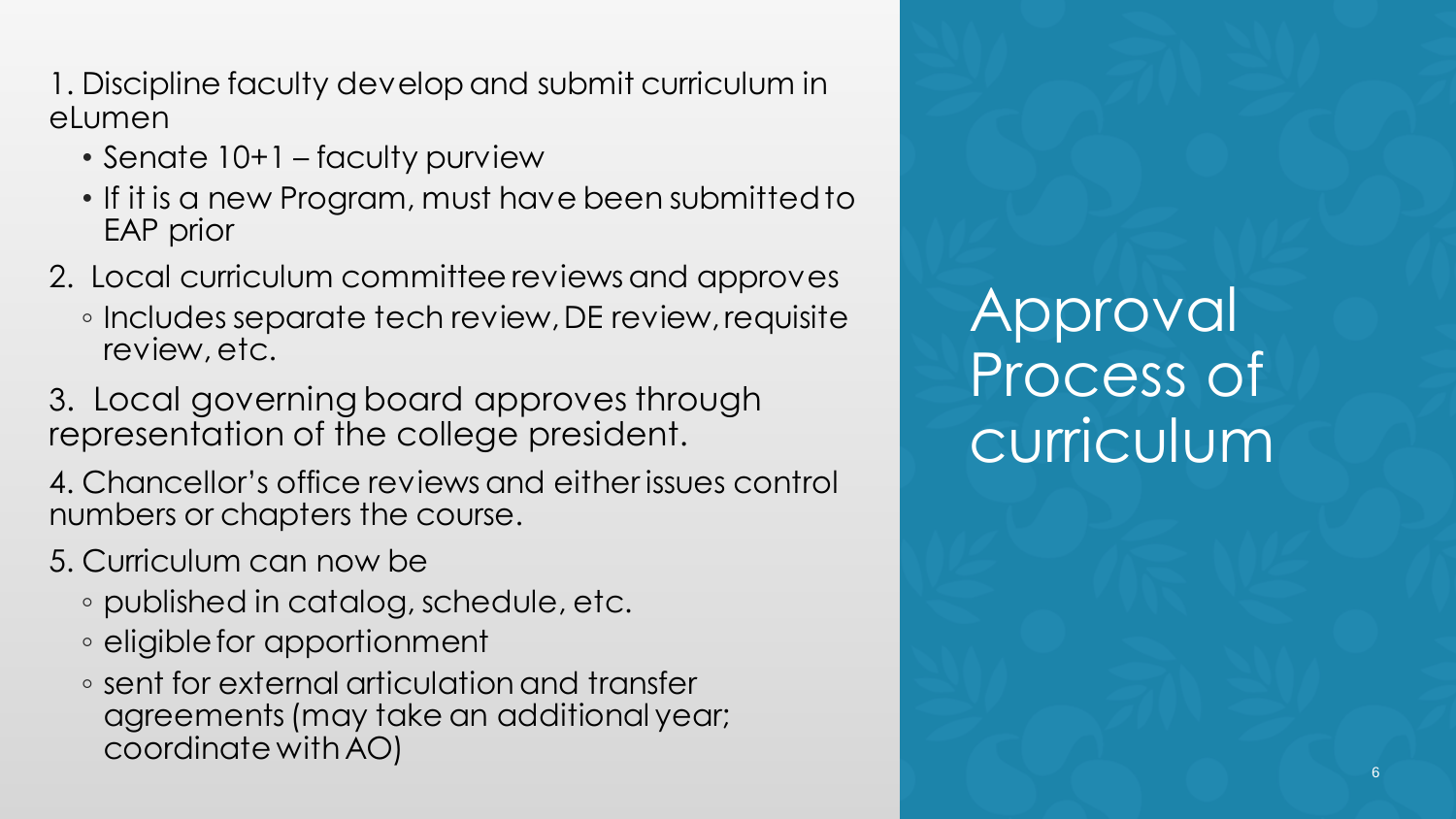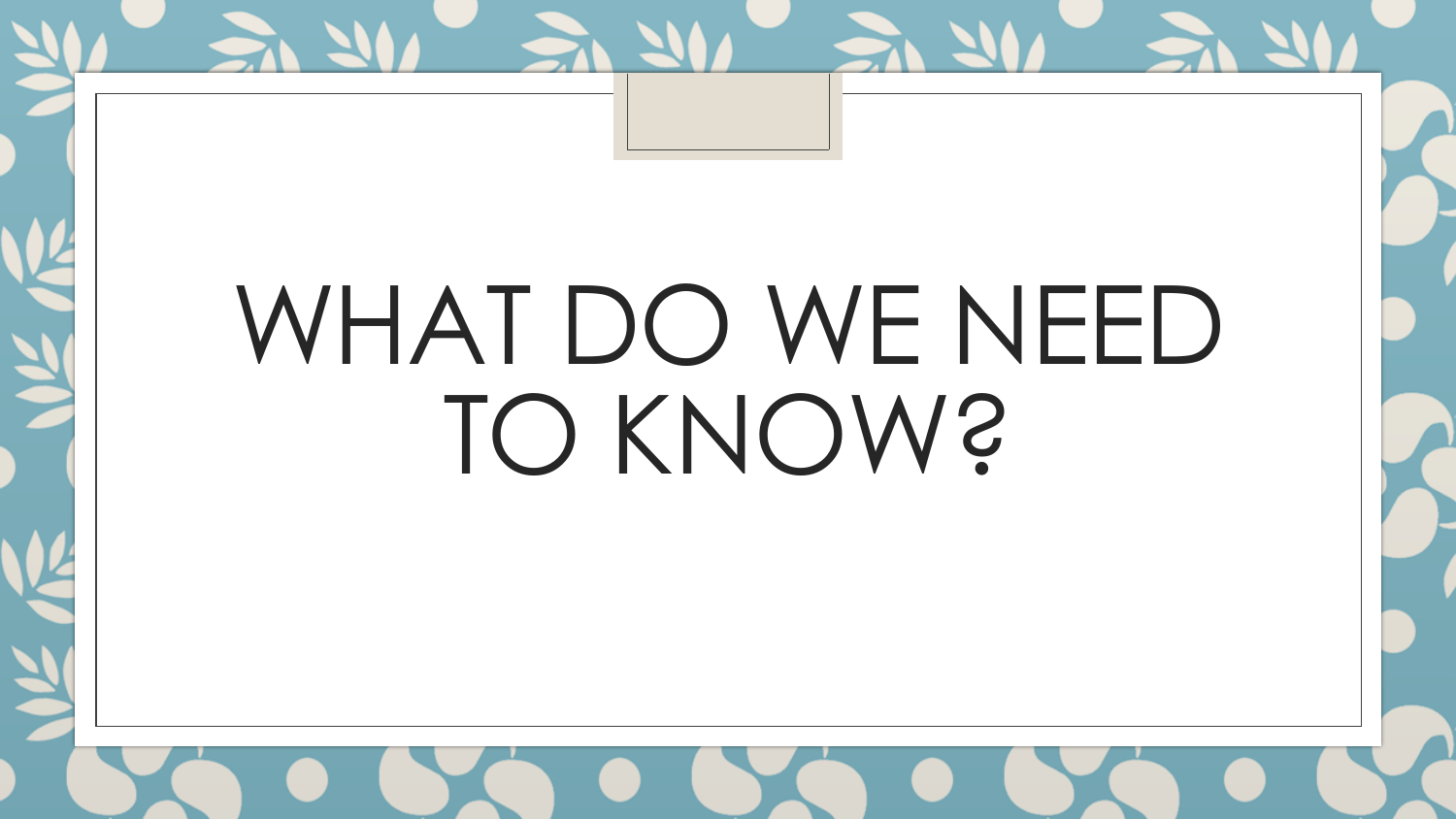# **Types of Courses and Programs**

| <b>Credit</b>                                                                                                                                                                                                                                                                | <b>Noncredit</b>                                                                                                                                                                         |
|------------------------------------------------------------------------------------------------------------------------------------------------------------------------------------------------------------------------------------------------------------------------------|------------------------------------------------------------------------------------------------------------------------------------------------------------------------------------------|
| Courses                                                                                                                                                                                                                                                                      | Courses                                                                                                                                                                                  |
| Degree-applicable<br>Non degree-applicable                                                                                                                                                                                                                                   | Noncredit: no credit awarded for courses in 10<br>categories but approved by CO and receives<br>apportionment                                                                            |
| Programs                                                                                                                                                                                                                                                                     | Programs                                                                                                                                                                                 |
| Associate Degrees (AA, AS)<br>Associate Degrees for Transfer (AA-T, AS-T)<br>Certificates of Achievement<br>8 to less than 16 units (semester)<br>16 or more units (semester)<br><b>Locally Approved Certificates</b><br><16 units, CO approval optional but not<br>required | Certificate of Completion (CDCP)<br>Certificate of Competency (CDCP)<br>Adult High School Diploma<br>Noncredit Apprenticeship Program<br>Locally Approved Certificates (not CO approved) |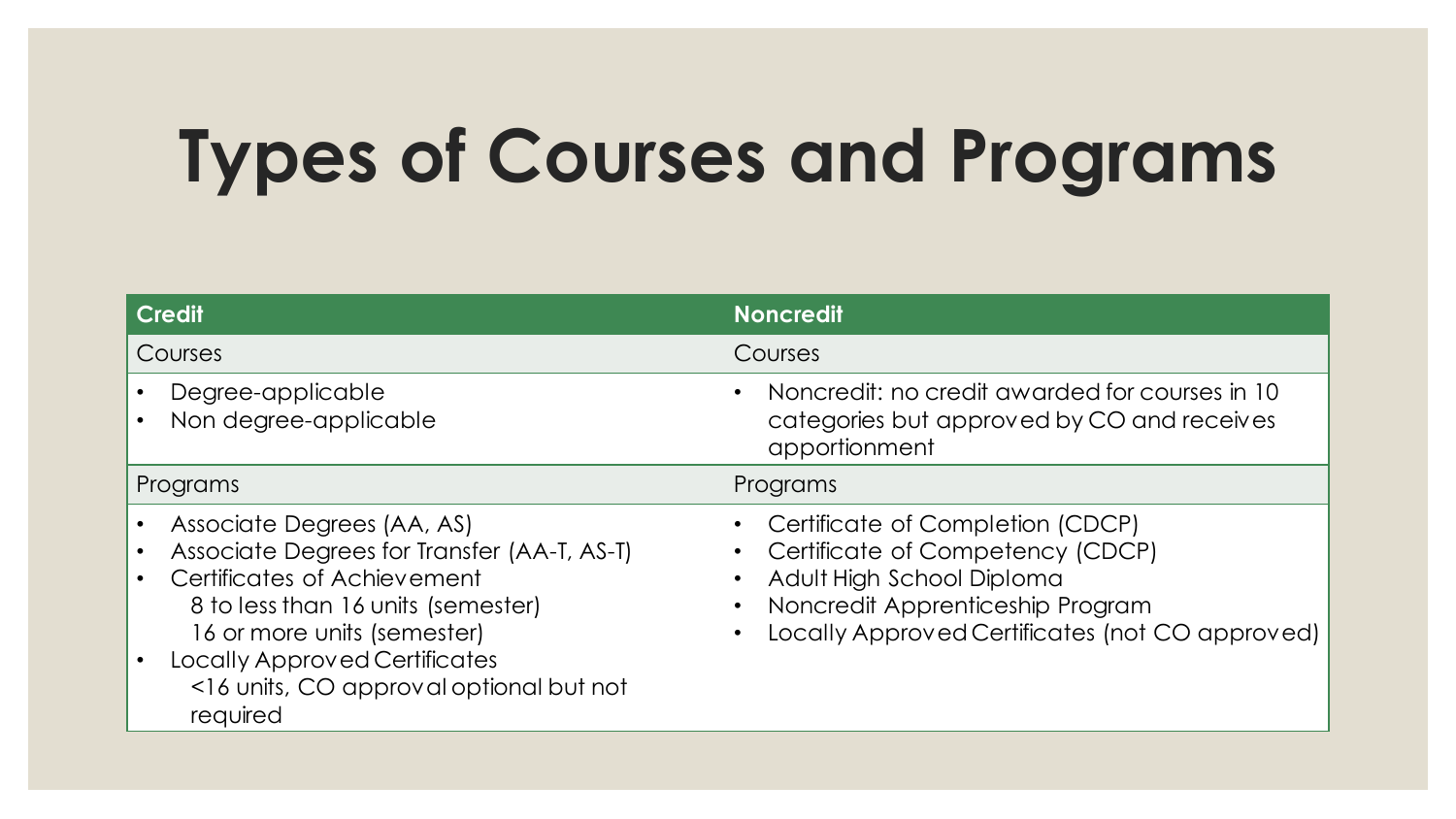## Courses

#### ◦ Credit

- All curriculum components will be reviewed
- COCI proposal fields for data elements
- Course Outline of Records meets the standards in title 5, 55002 (a) (b), and approved by the district governing board
- Refer to PCAH 7, Part II, credit curriculum standards/criteria
- Noncredit
	- All curriculum components will be reviewed
	- COCI proposal fields for data elements
	- Course Outline of Records meets the standards in title 5, 55002 (c), and approved by the district governing board
	- Refer to PCAH 7, Part III, noncredit curriculum standards/criteria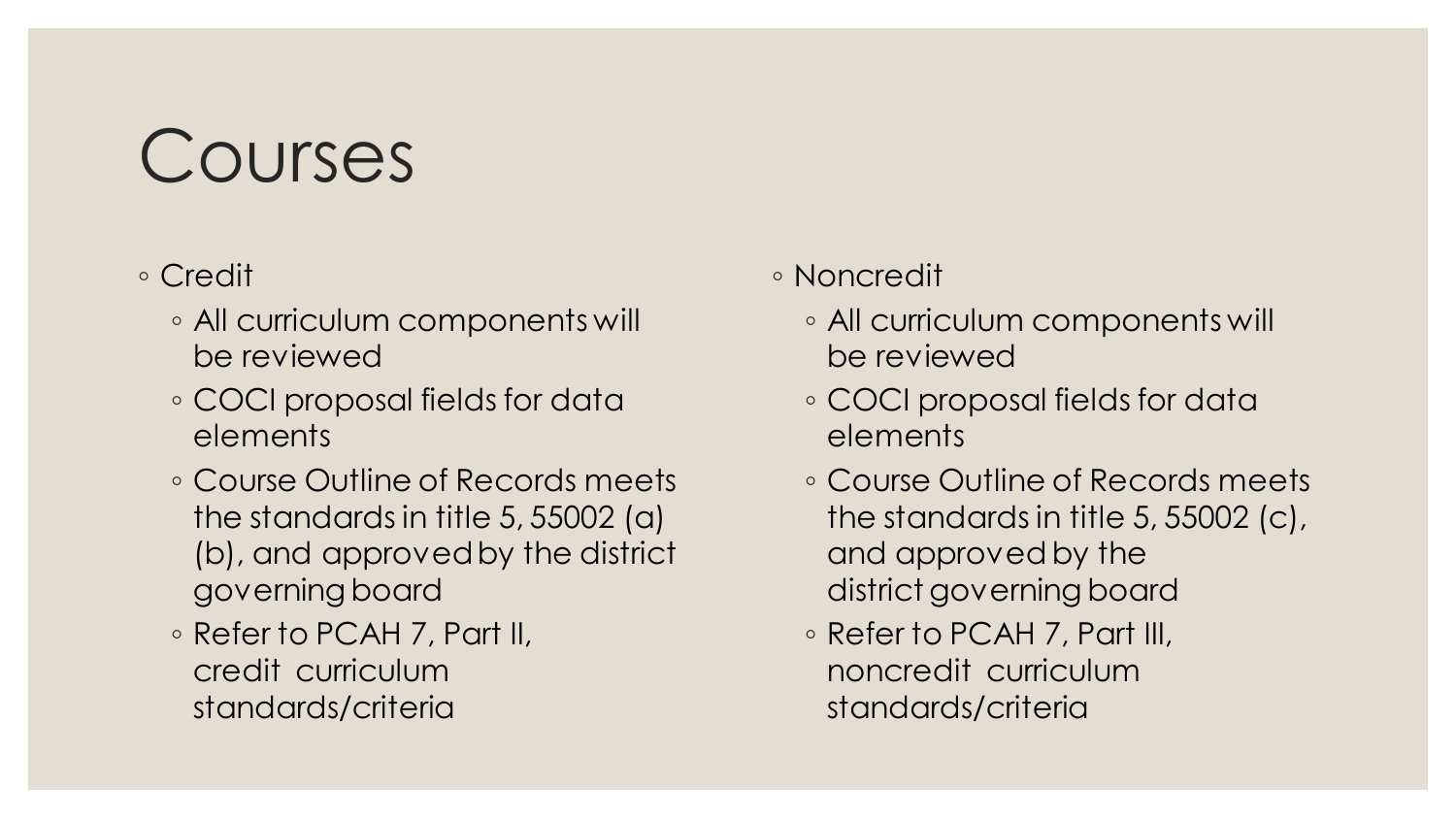## **Requirements for Credit Courses**

- Course Number and Title
- Catalog Description
- Prerequisites, Corequisites, **Advisories**
- Units
- Total Contact Hours
- **Total Number of Hours in Each** Instructional Category
- Outside of Class Hours
- Course Content
- Objectives/Outcomes
- Instructional Methods
- Grading criteria (letter grade, P/NP)
- Methods of Assessment
- Reading, Writing, and Outside of Class Assignments
- Repeatability Options
- Open Entry/Open Exit
- Justification of Need
- CCCCO Data Elements (e.g. TOP and SAM Codes, CB codes)
- Discipline Assignment(s)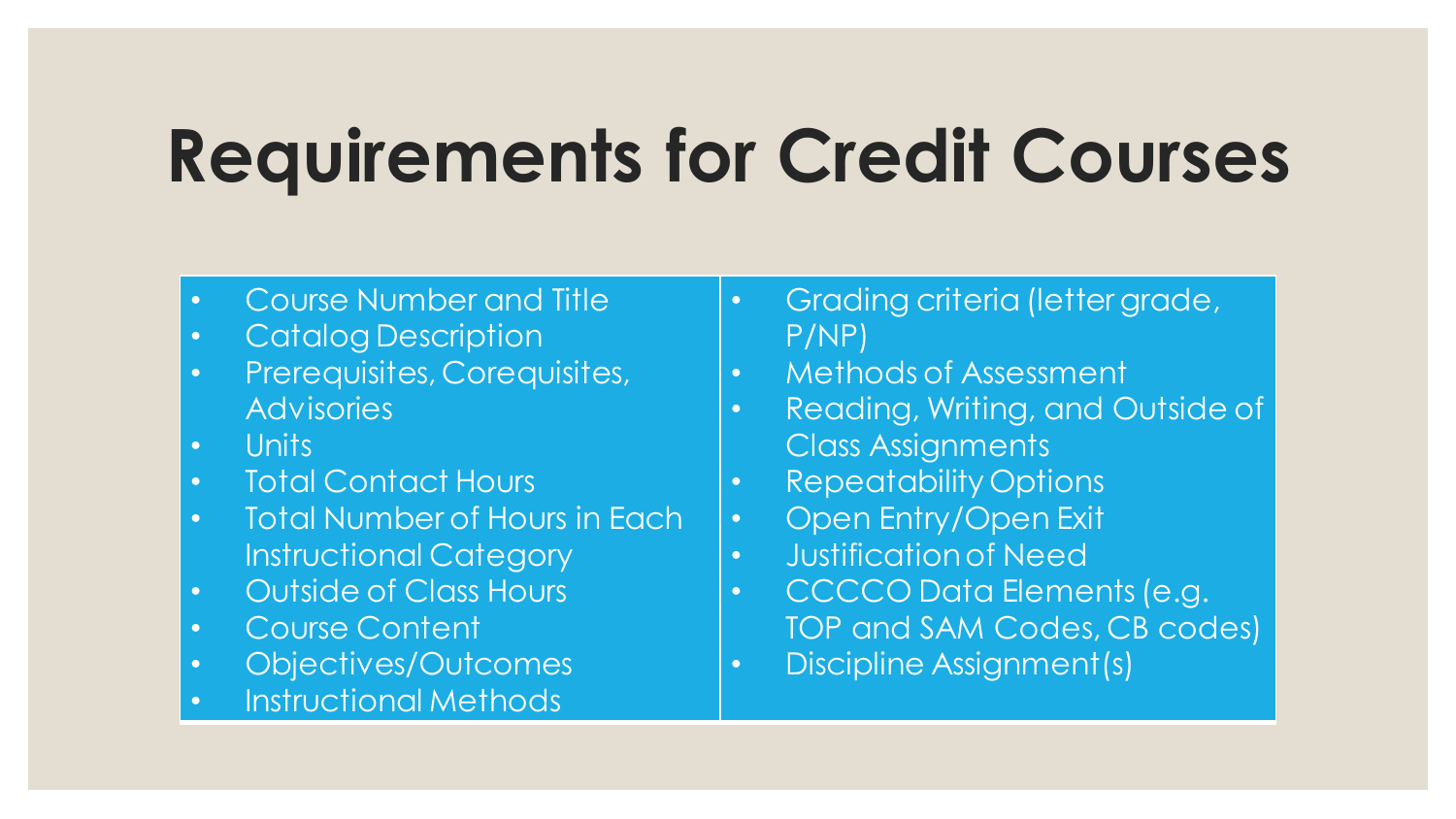# Eligible Noncredit Courses: Ten **Categories**

- 1. English as a Second Language (ESL)\*
- 2. Immigrant Education
- 3. Elementary and Secondary Basic Skills\*
- 4. Health and Safety
- 5. Substantial Disabilities
- 6. Parenting
- 7. Home Economics
- 8. Courses for Older Adults
- 9. Short-term Vocational\*
- 10. Workforce Preparation\*



\*Areas (1), (3), (9), (10) are eligible for Enhanced Funding if associated with an approved noncredit program.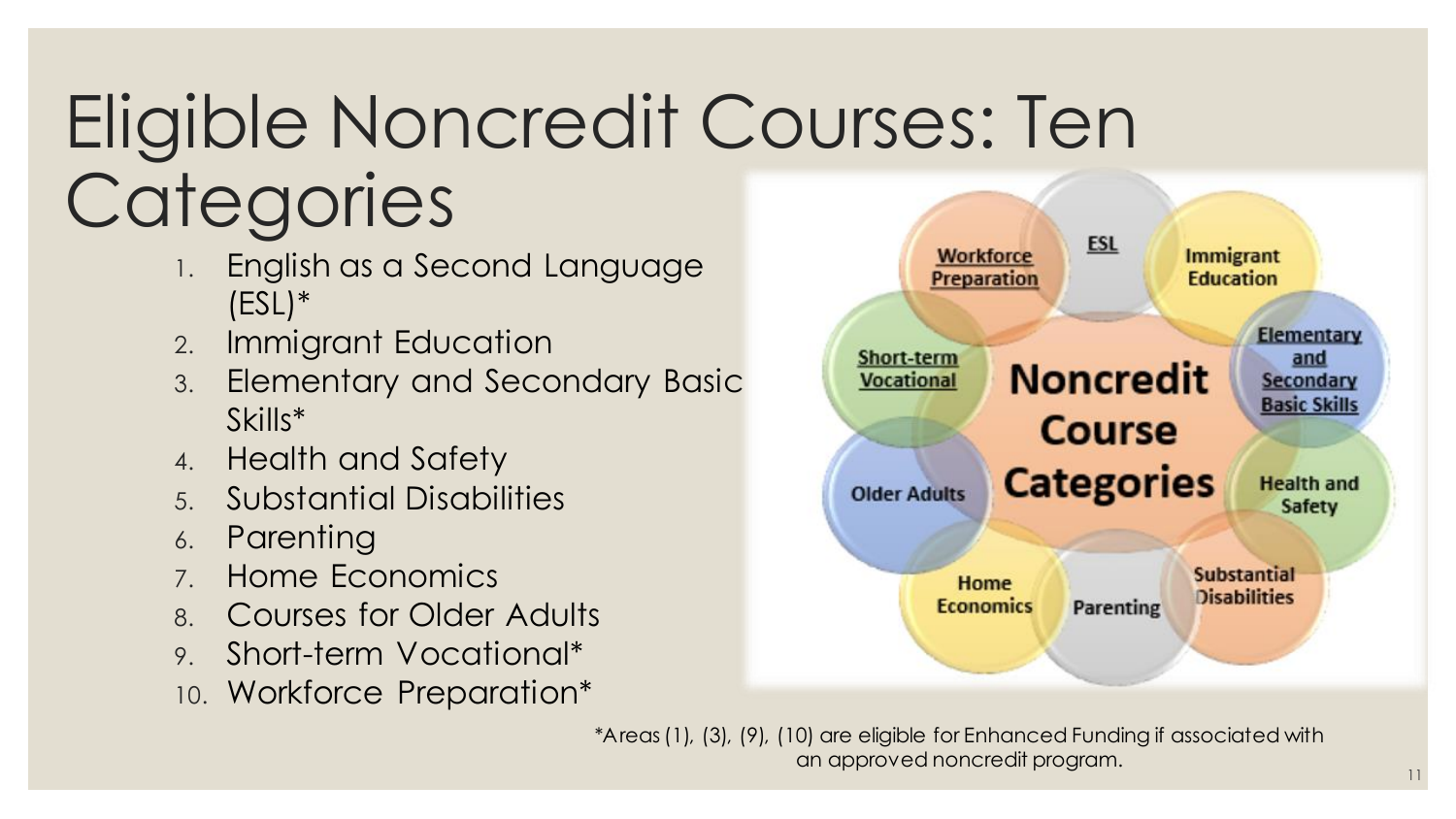**Career** Development and College Preparation Courses (CDCP)

- Education Code Statutes: CDCP Funding (84750.5);
	- ➢Intended to bridge students into higher education and/or earned employment ➢Must be part of a noncredit certificate to receive enhanced funding.
	- ➢Categories:
		- **Elementary and Secondary Basic Skills**
		- **English as a Second Language**
		- **Workforce Development**
		- **Short-term Vocational (including CTE** and Workforce prep for older adults)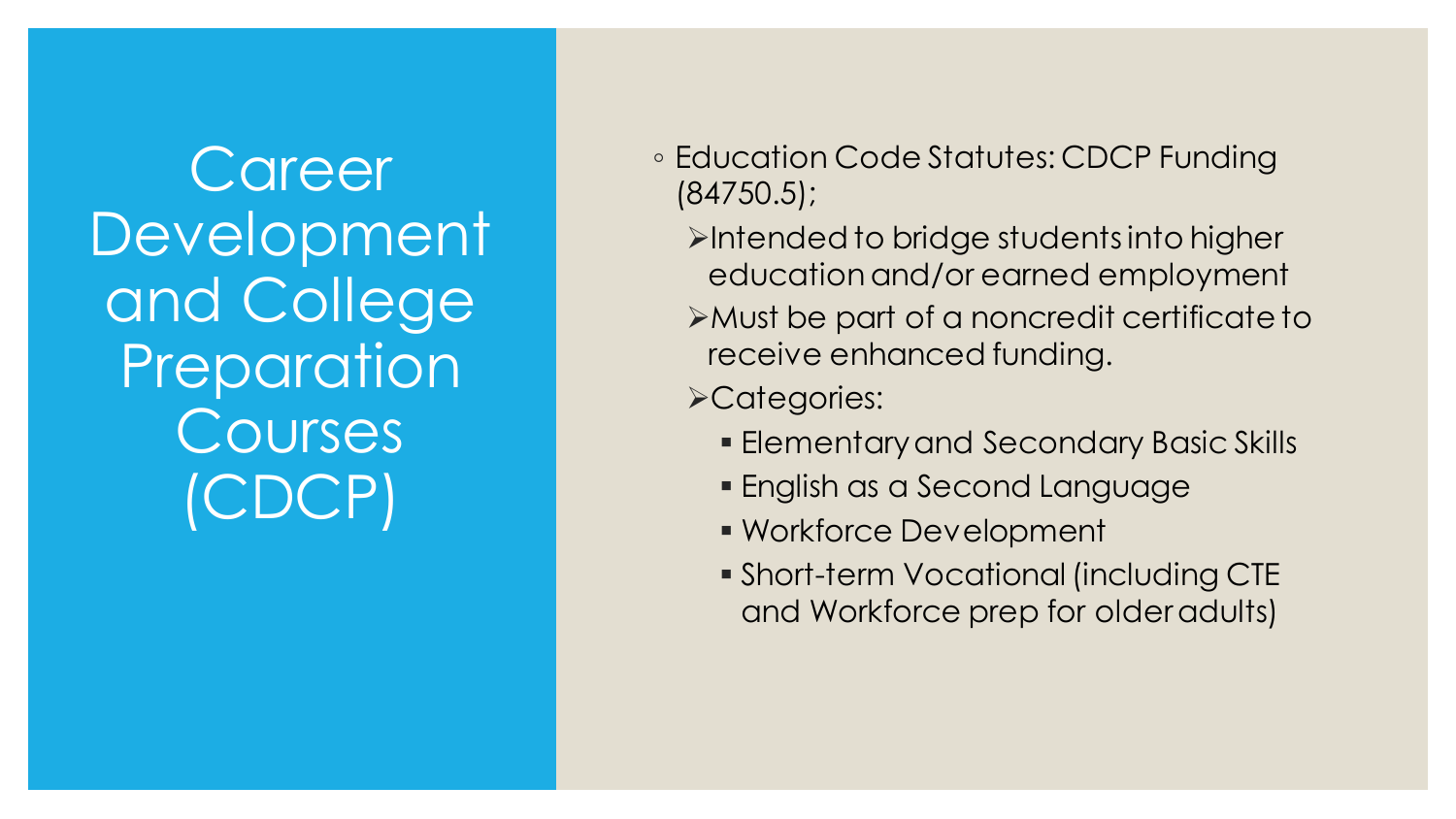

*Completion counts for AEBG/AEP, SWP, and Scorecard metrics*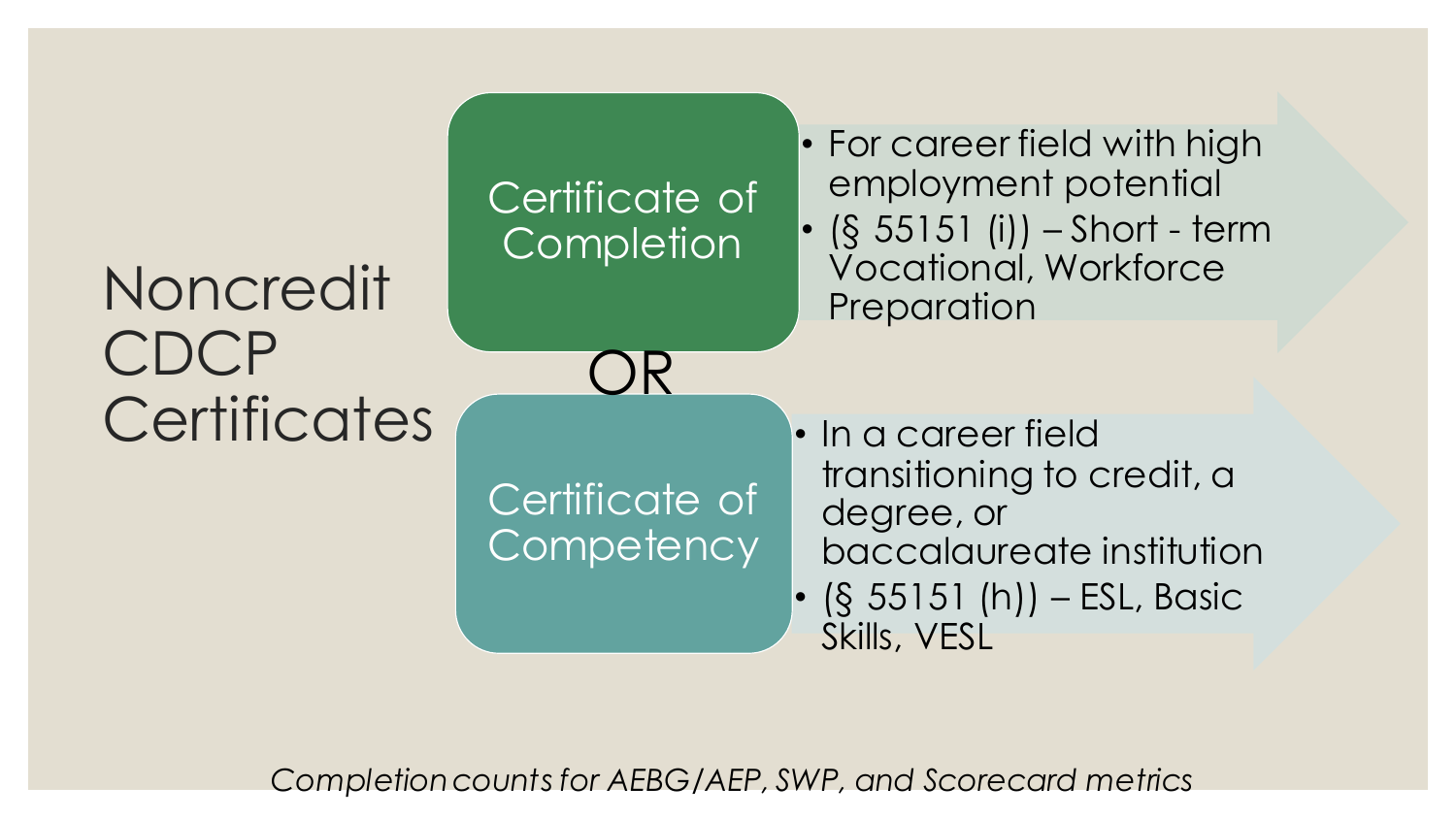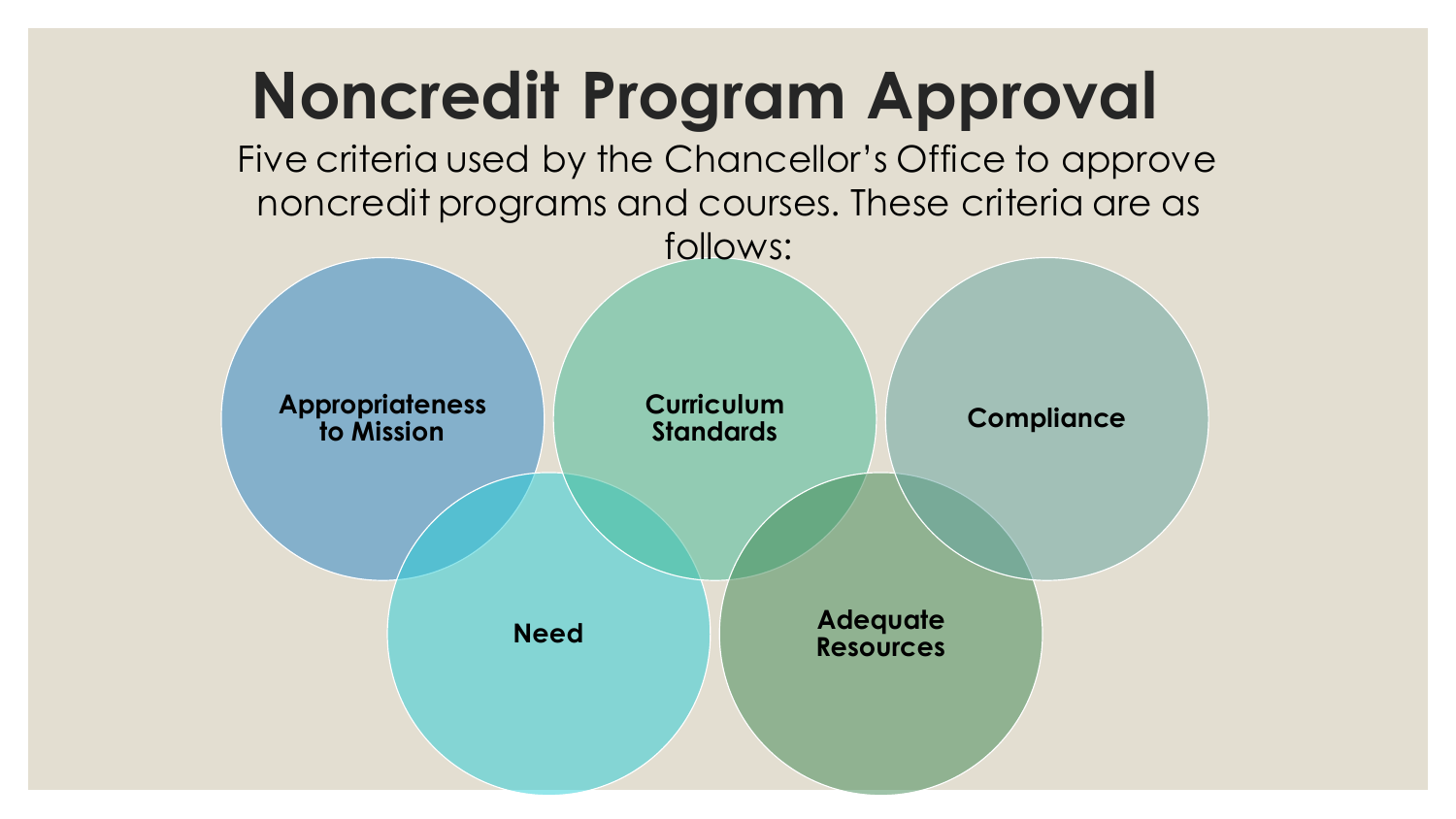- 16 or more related units **must** have assigned control number by Chancellor's Office, noted on transcript
- 8 to less than 16 units **may** have an assigned control number, but it is not required\*
- All new certificates with a goal of Transfer or CTE must be approved by the Chancellor's Office.
- All revisions and new certificates with a goal of Local are locally approved.

**\*Certificates noted on students' transcript must be approved by the Chancellor's Office.**

### **Certificates of Achievement**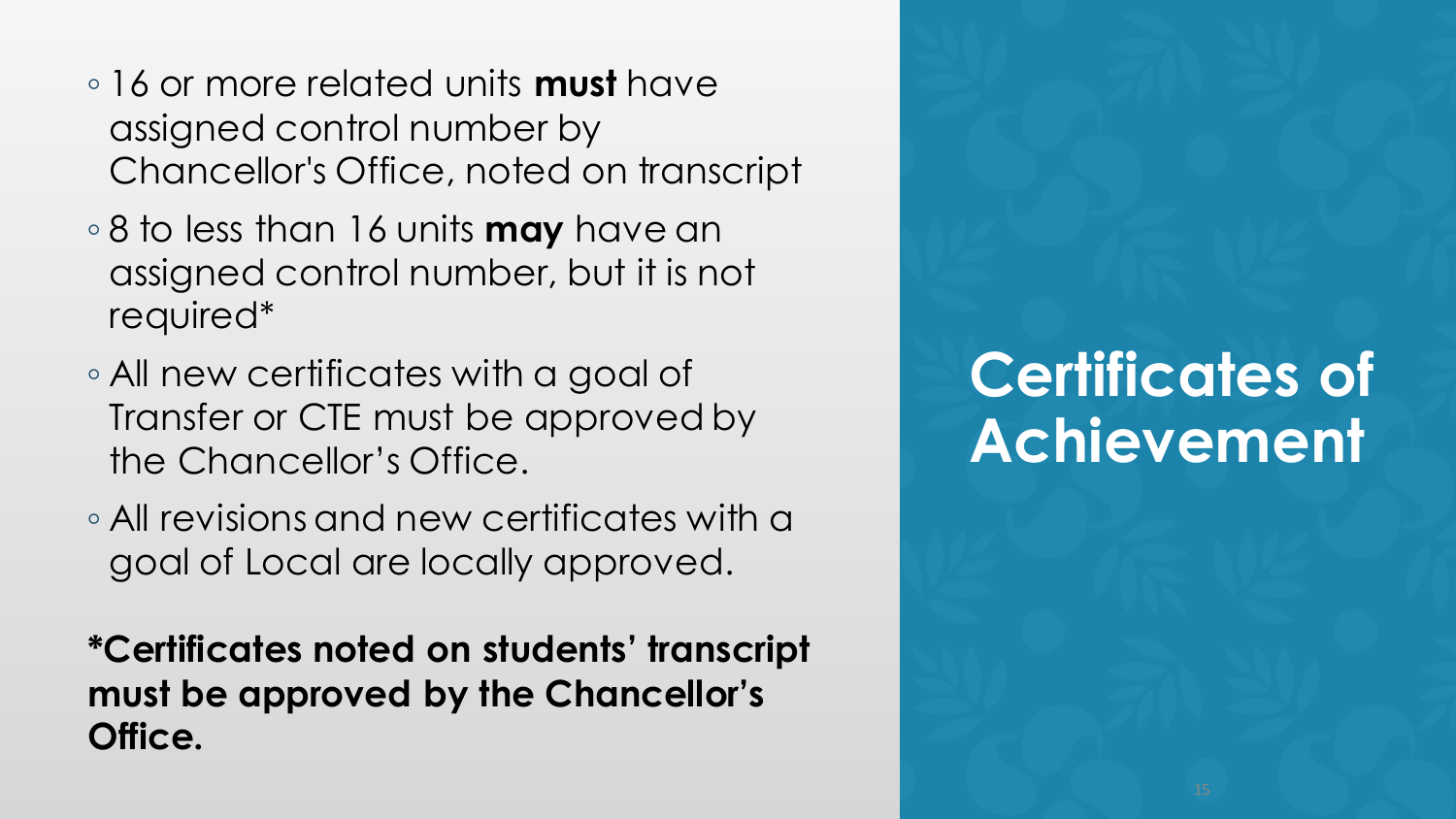## **Requirements Associate Degrees**

◦ Minimum of 60 units

- At least 18 units in a major or area of emphasis
- Can use local GE pattern
- Chancellor's Office Approval if goal is **CTE**. Local Approval if goal is **Local** or *CTE C-ID Aligned*
- All revisions are locally approved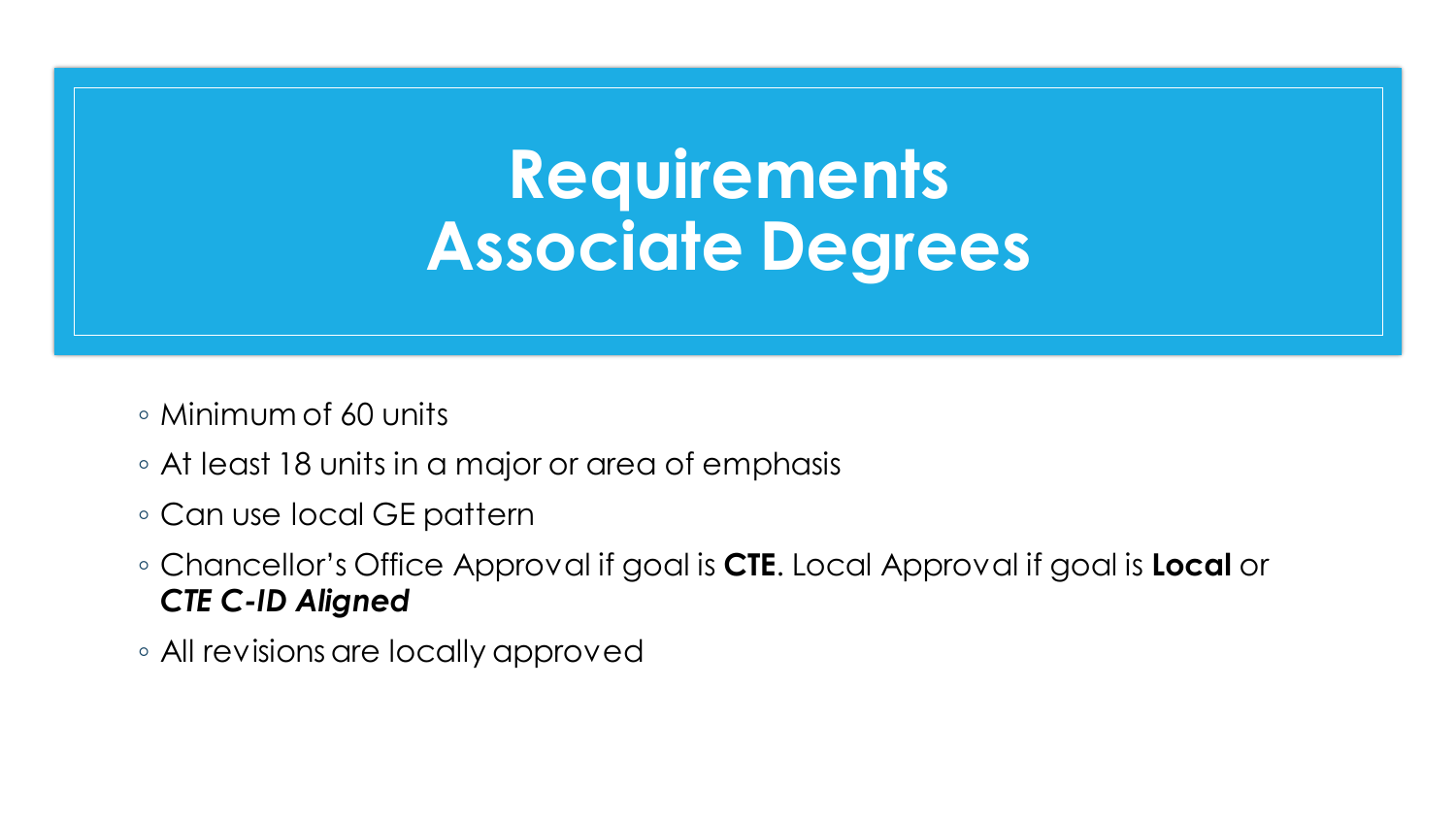## AA/AS degree information

- Complies with the standards in Title 5, 55063
- All Curriculum components have been reviewed
- COR's exist for all courses
- Narrative with all components completed
- Appropriate documentation of CTE associate degrees
- Reference PCAH 7,Part II, Section 3 for all credit degree program standards and criteria
	- CTE AA/AS degrees: PCAH 7, pp. 79-84
	- Local AA/AS Degrees (non-CTE): PCAH 7, pp. 84-89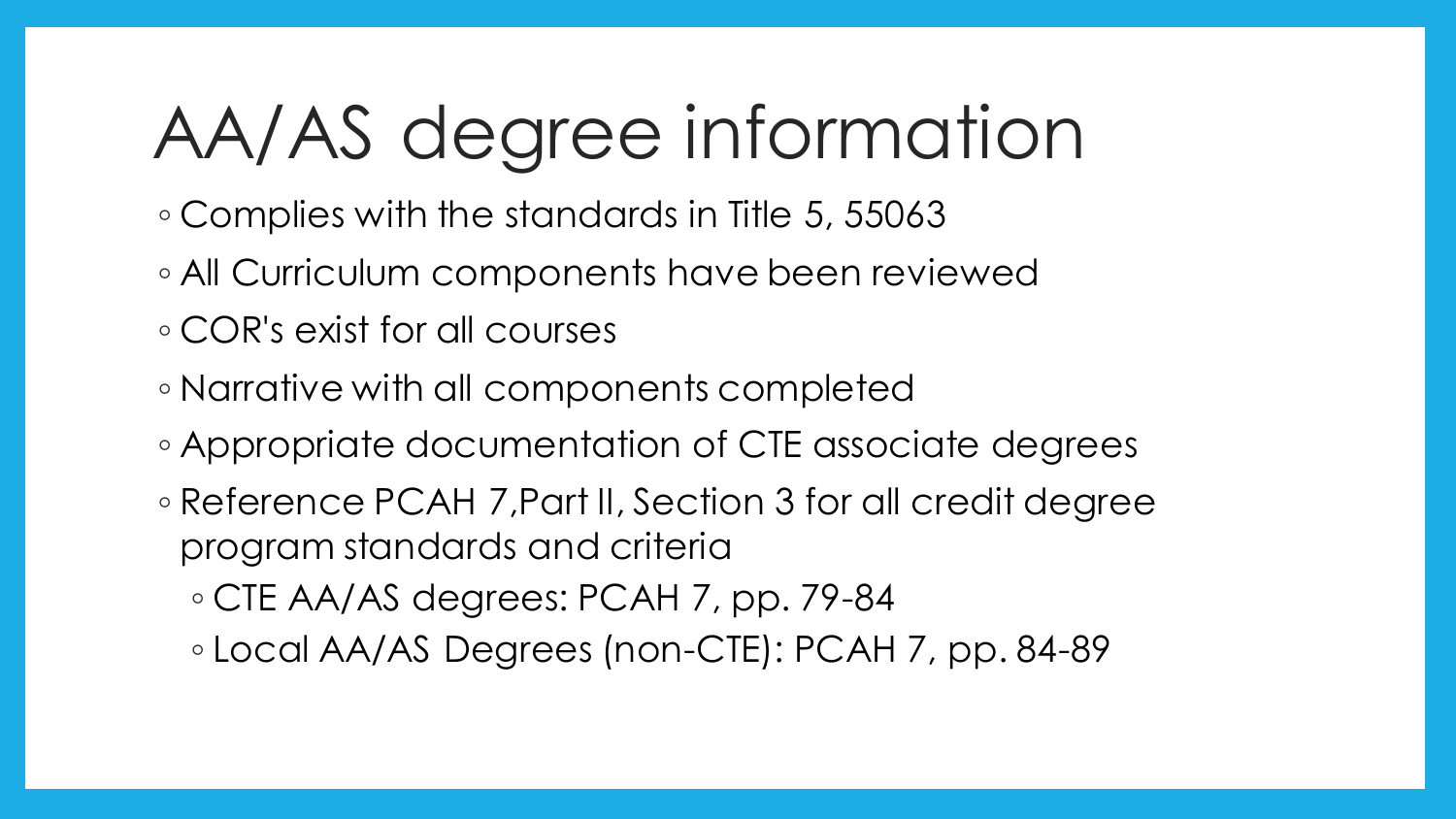- Minimum of 60 units; no more than 60 units may be required
- At least 18 units in a major
- General education limited to a CSU GE Breadth or IGETC pattern
- New and modified ADT's require Chancellor's Office approval

#### **Associate Degrees for Transfer (ADTs)**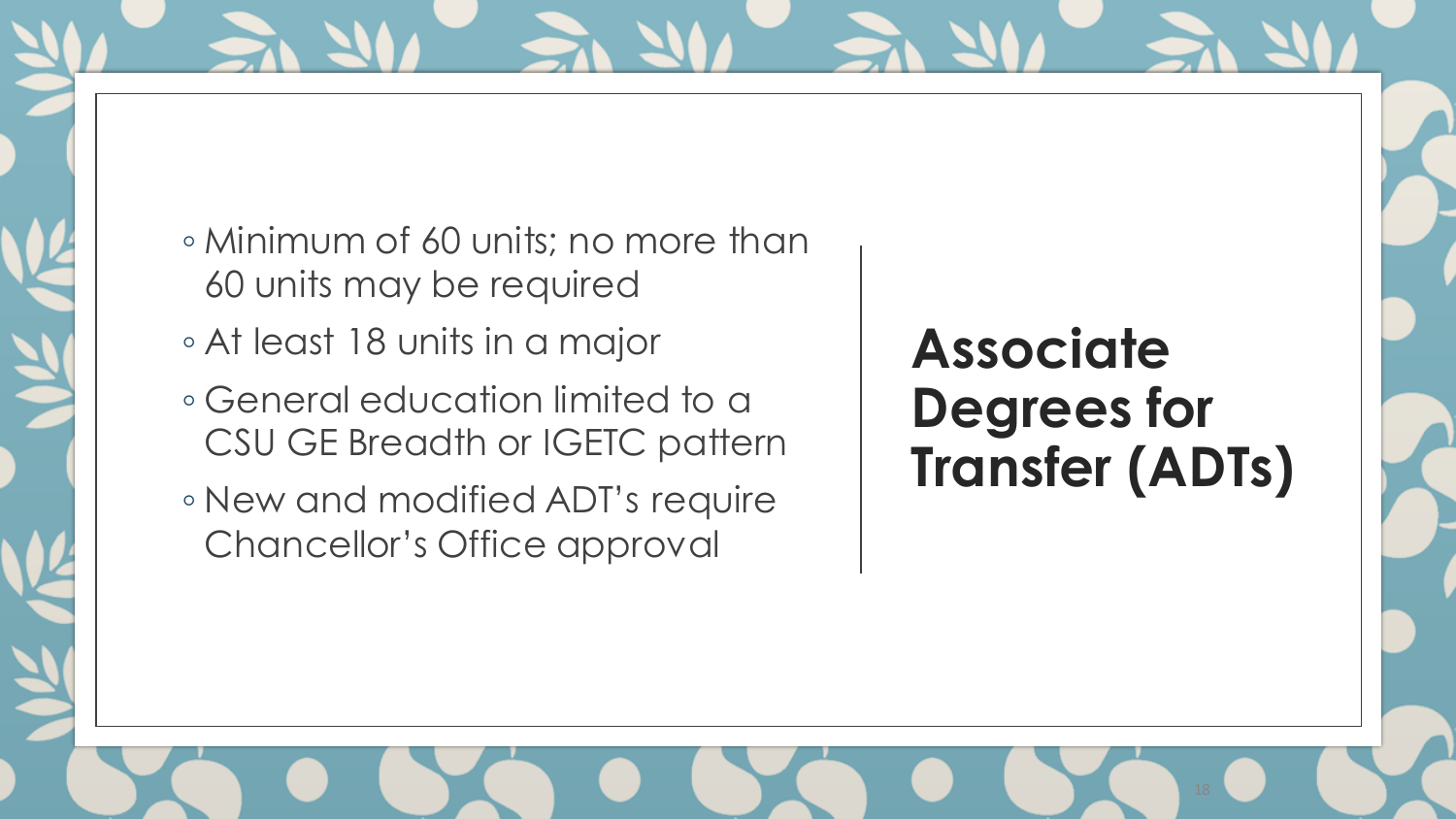## What resources do we have?

Mendocino College website- Curriculum webpage

<https://www.mendocino.edu/academics/curriculum>

- eLumen log in and instructions and public viewing of Course Outline of Records
- Committee calendar, members and agenda
- Forms- content review, distance education, general education, institutional requirements
- Resources- handbooks, manuals, checklists, curriculum institute materials
	- Distance Education Course Quality and Standards- Mendocino College 2019
	- ∘ Program And Course Approval Handbook (PCAH) 7th edition 2019
	- Course Outline Of Record: A Curriculum Reference Guide Revisited 2017
	- Minimum Qualifications For Faculty and Administrators in CCC 2018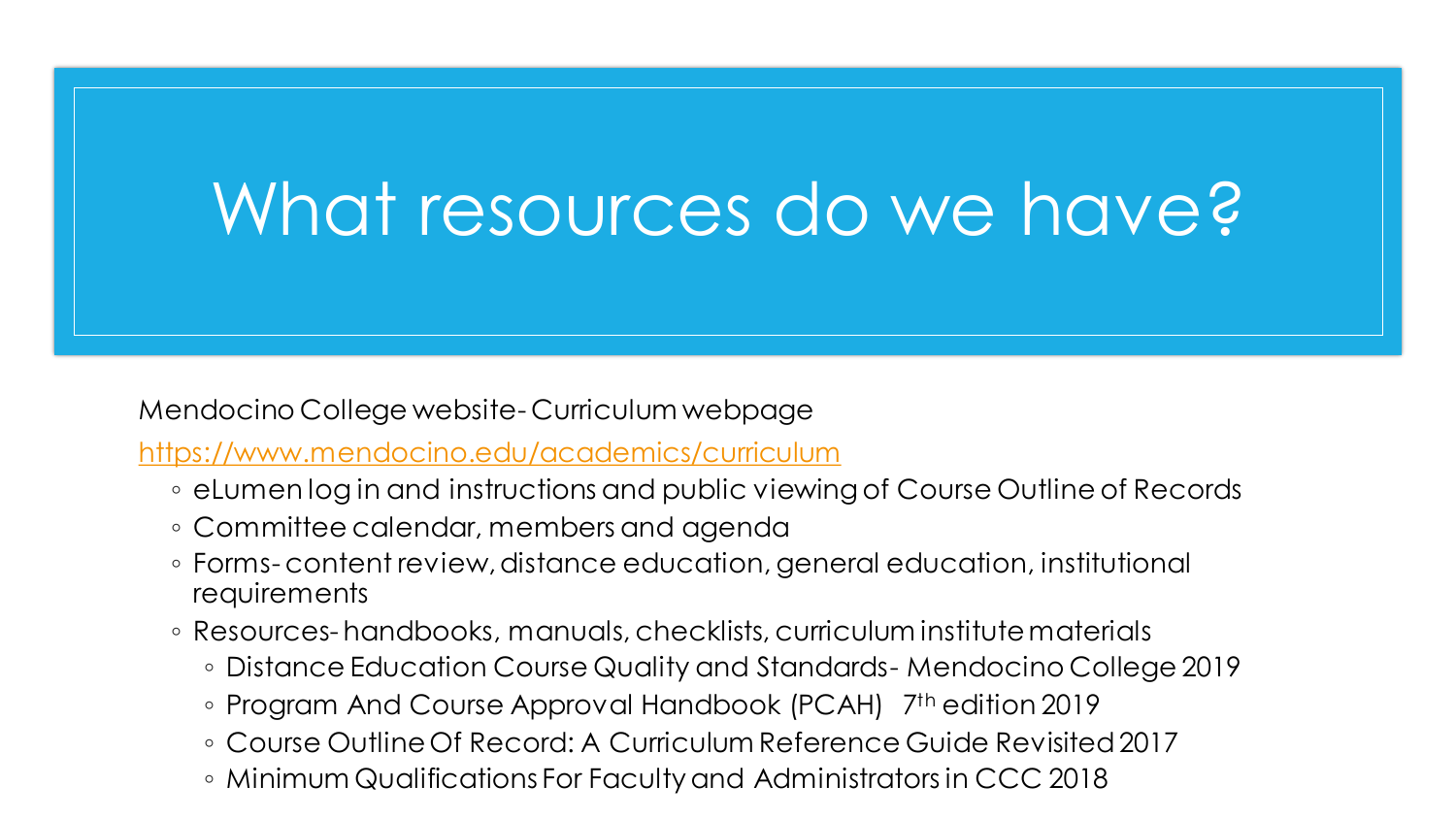- [Mendocino College COR Check List](https://www.mendocino.edu/sites/default/files/docs/Curriculum/mc_curriculum_committee_cor_checklist.pdf)
- [Mendocino College Catalog 2019-2020](https://www.mendocino.edu/sites/default/files/docs/academics/2019-2020_catalog.pdf)
- [PCAH 7th Edition](https://www.mendocino.edu/sites/default/files/docs/Curriculum/pcah_7_ed.-1.pdf)

MC Curriculum **Committee** COR Checklist, PCAH & Catalog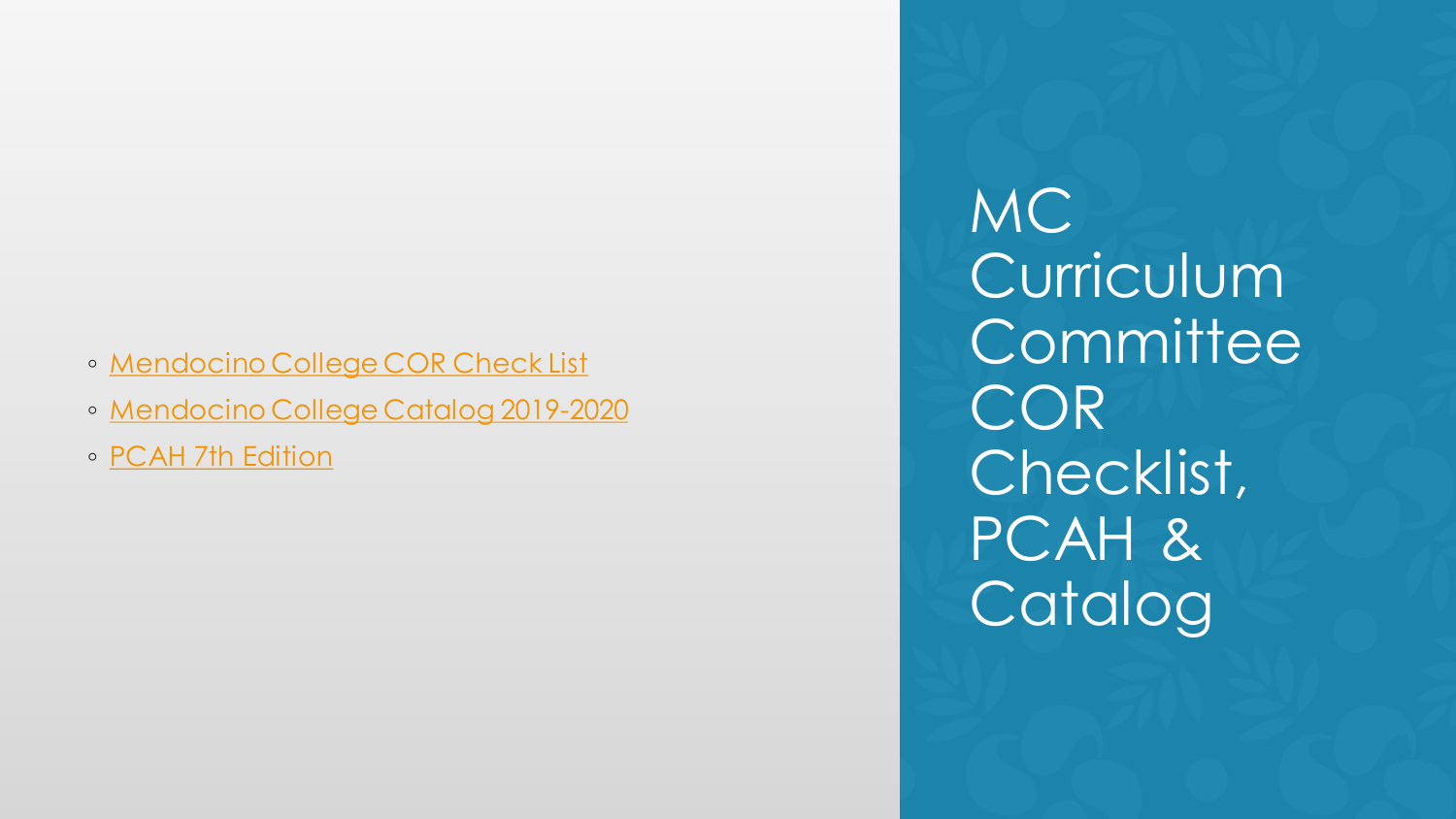# **2020 Curriculum Certification**

- Memo will be distributed in Fall 2020 and will be due to the Chancellor's Office by October 2020
- Memo will require the signatures of College President, Academic Senate President, Chief Instructional Officer, Curriculum Committee Chair
- Submitting the memo entitles the college to automated approval of:
	- All credit courses (including cooperative work experience)
	- Modifications to all existing credit programs except for ADTs
		- Note that changing program goal will require a new program submission
	- New credit degrees and certificates with a program goal of local (not ADTs or CTE)
	- *CTE C-ID Aligned Programs – recommended by 5C*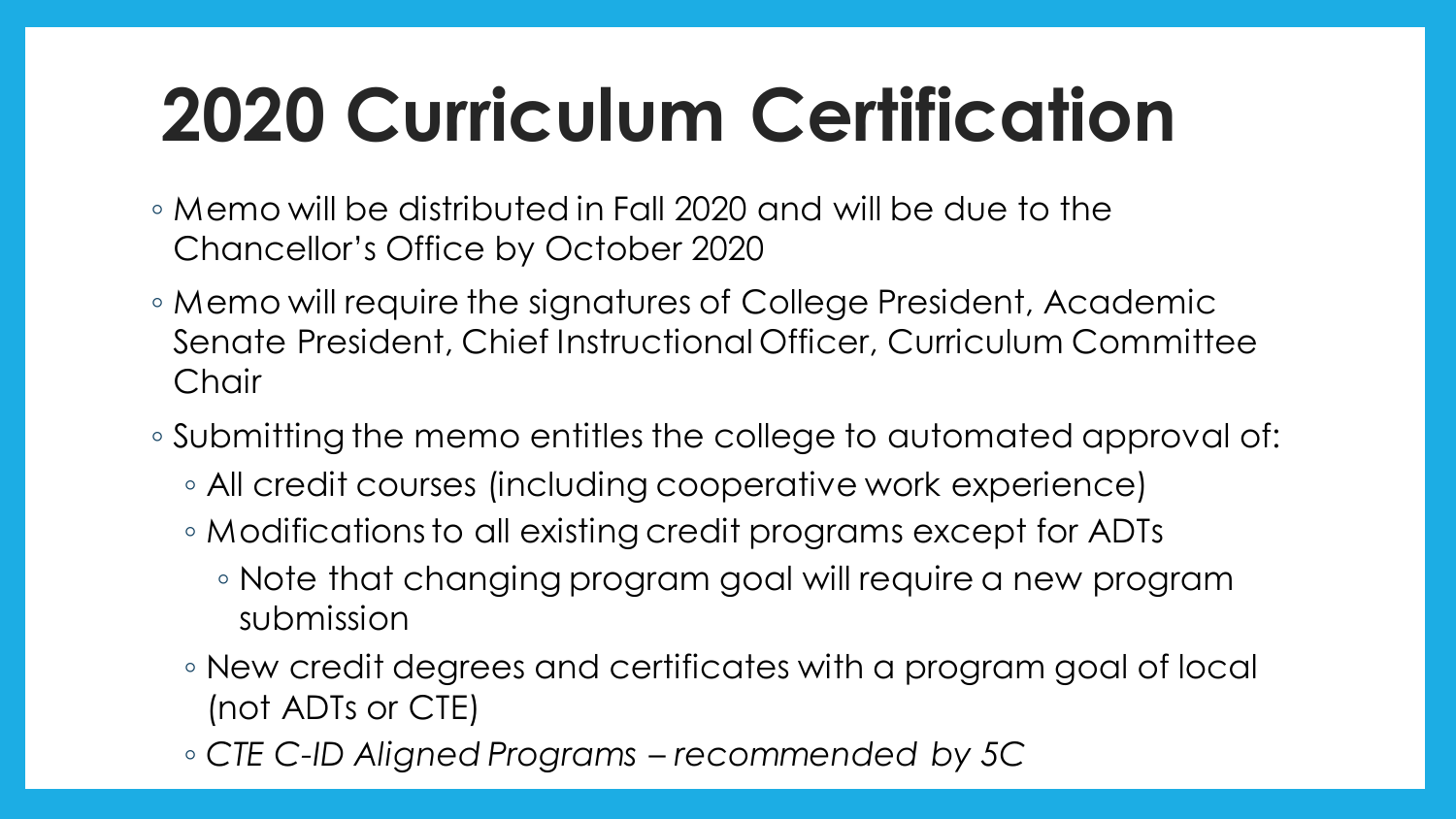### **Requirements of Certification**



Colleges are certifying that all approved curriculum will align with all requirements outlines in Education Code, Title 5, and the 7th edition of the Program and Course Approval Handbook (PCAH)



College must have a board policy related to the credit hour. Policy must be submitted to the CO with the certification memo. BP 4020



College must have a cooperative work experience plan that has been approved by the local governing board (plan does not need to be submitted to the CO)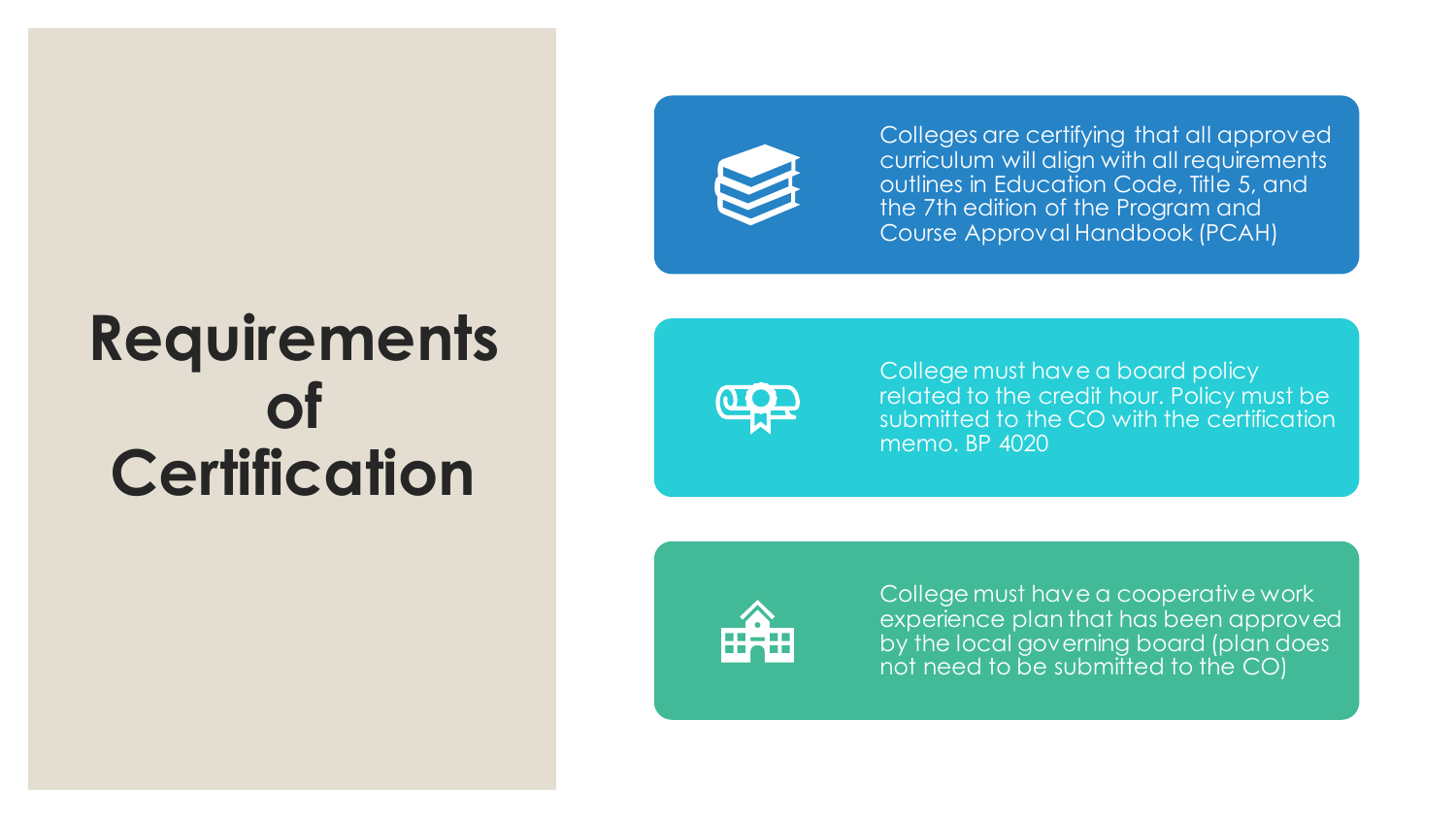#### **Periodic Review by the Chancellor's Office**

- Non punitive
- Goal to align curriculum with programs
- Current LMI data on CTE programs
- CO wants to be a resource
- CO will share updates with colleges

#### **Process**

- CO conducts periodic review
- MC has 60 days to respond to the findings
- MC has 6 months to correct discrepancies
- CO reviews corrections and notifies college

And there is more.... Periodic Review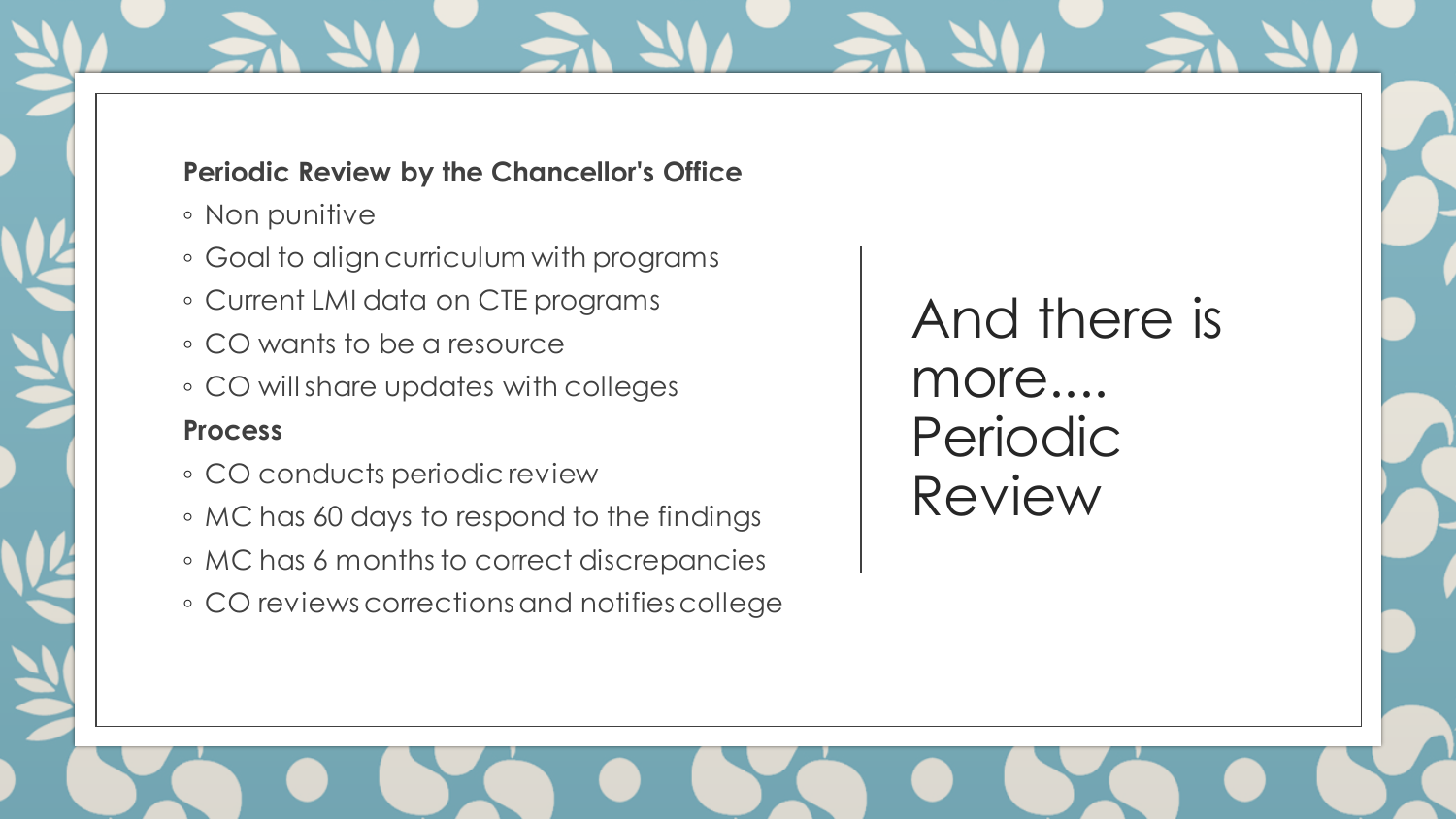# AD-T degree information

- The AD-T program is a partnership between the CCC and CSU system
- AD-Ts **must** be compliant with applicable legislation, title 5, and PCAH requirements
- Periodic review will include compliance of:
	- Current TMC (Transfer Model Curriculum)
	- All CORs attached (CORs will be reviewed to ensure current standards are met)
	- All courses included on TMC meet the requirement listed on the TMC C-ID Articulation, AAM (Articulation Agreement by Major), BCT (CSU Baccalaureate Level Course List by Dept.) or GECC (CSU GE Certification Course List by Area)
	- Review of unit count and double count totals
	- Review of Narratives including the catalog descriptions with random checks against the current school catalog to confirm they are the same
	- For AD-Ts, colleges will be asked to respond to revision request within 60 days. Once the college responds they will have an additional 6 months from the response date to make necessary revisions for approval.
- **If a colleges does not meet the corrective parameters described above, the AD-T program will be deactivated in COCI.**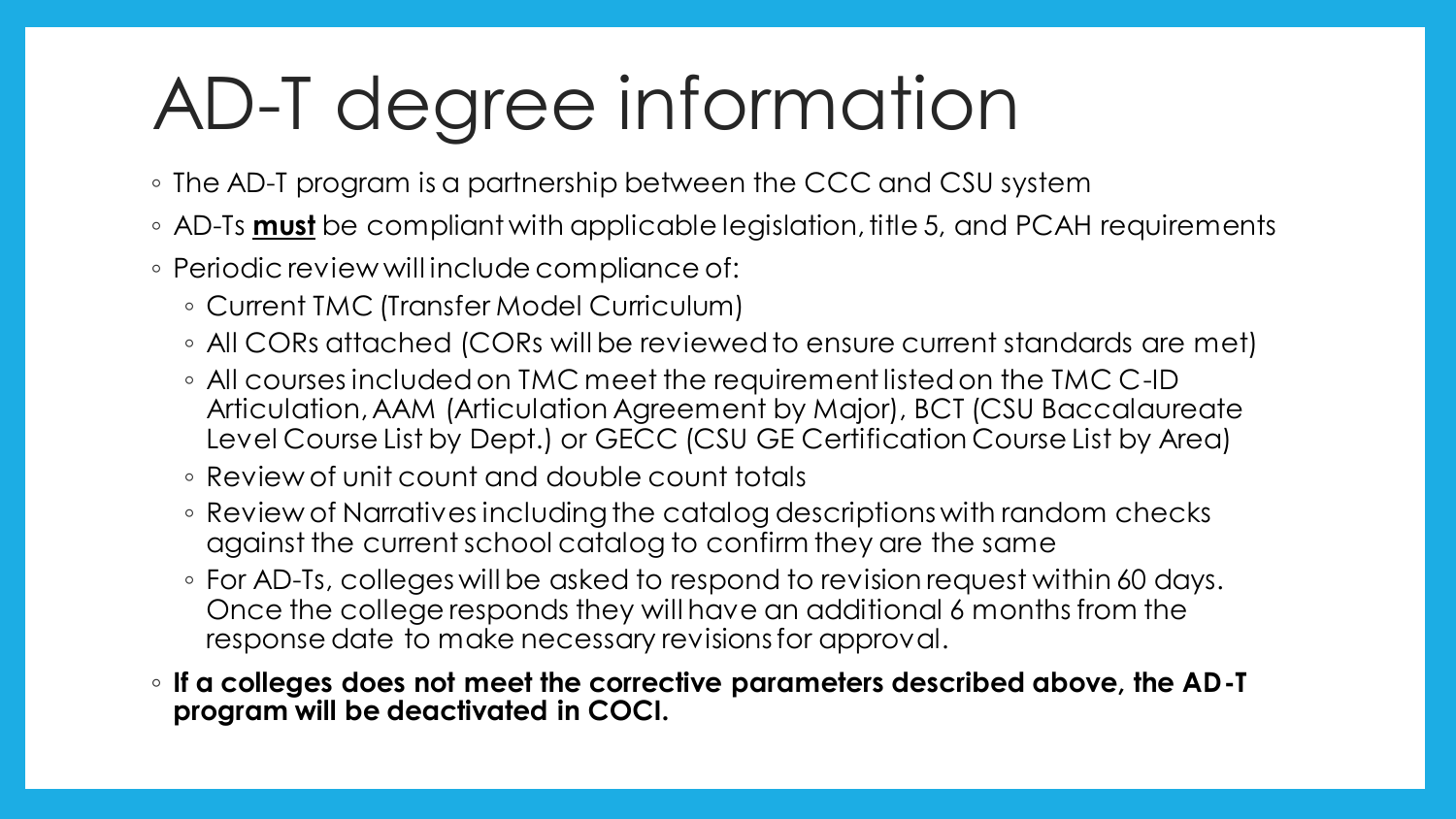#### **California Community Colleges Call to Action**

Systemwide review of police and first responder training and curriculum. (ASCCC,<br>CTE Deans and Faculty)

- Campus leaders host open dialogue and address campus climate. (CEO's, District  $2.$ Leaders, Campus Police, CSSO's and their Student leaders)
- 

Campuses audit classroom climate and create an action plan to create inclusive classrooms and anti-racism curriculum. (Faculty, CIO's, CSSO's, ASCCC)

- District Boards review and update your Equity plans with urgency. (Chancellor's 4. Office, All Campus Leaders, and District Trustees)
- 5. Shorten the time for the full implementation of the DEI Integration Plan (DEI) Implementation Workgroup, Consultation Council and Chancellor's Office)
- Engage in the Vision Resource Center "Community Colleges for Change." (Everyone) 6.



And more....

Call to Action

 $\mathbf{R}$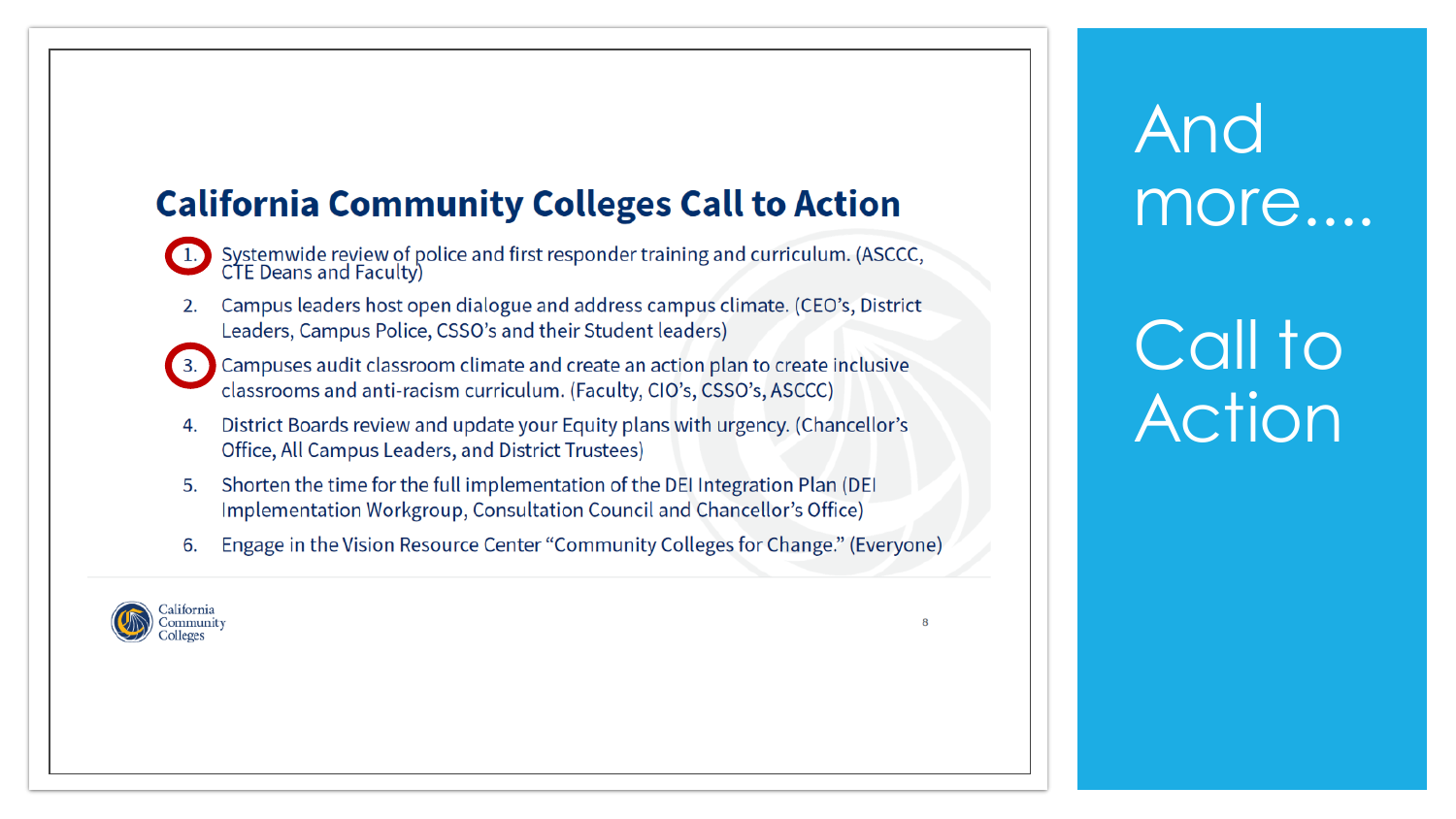- **Tascha Whetzel** Curriculum Chair
- **Amy Nelson** Curriculum Technician
- **Kurt Combs** Articulation Officer
- **Debra Polak** Past Chair and VPAA
- **Rebecca Montes** Past Chair and Dean of Instruction

## Need help?